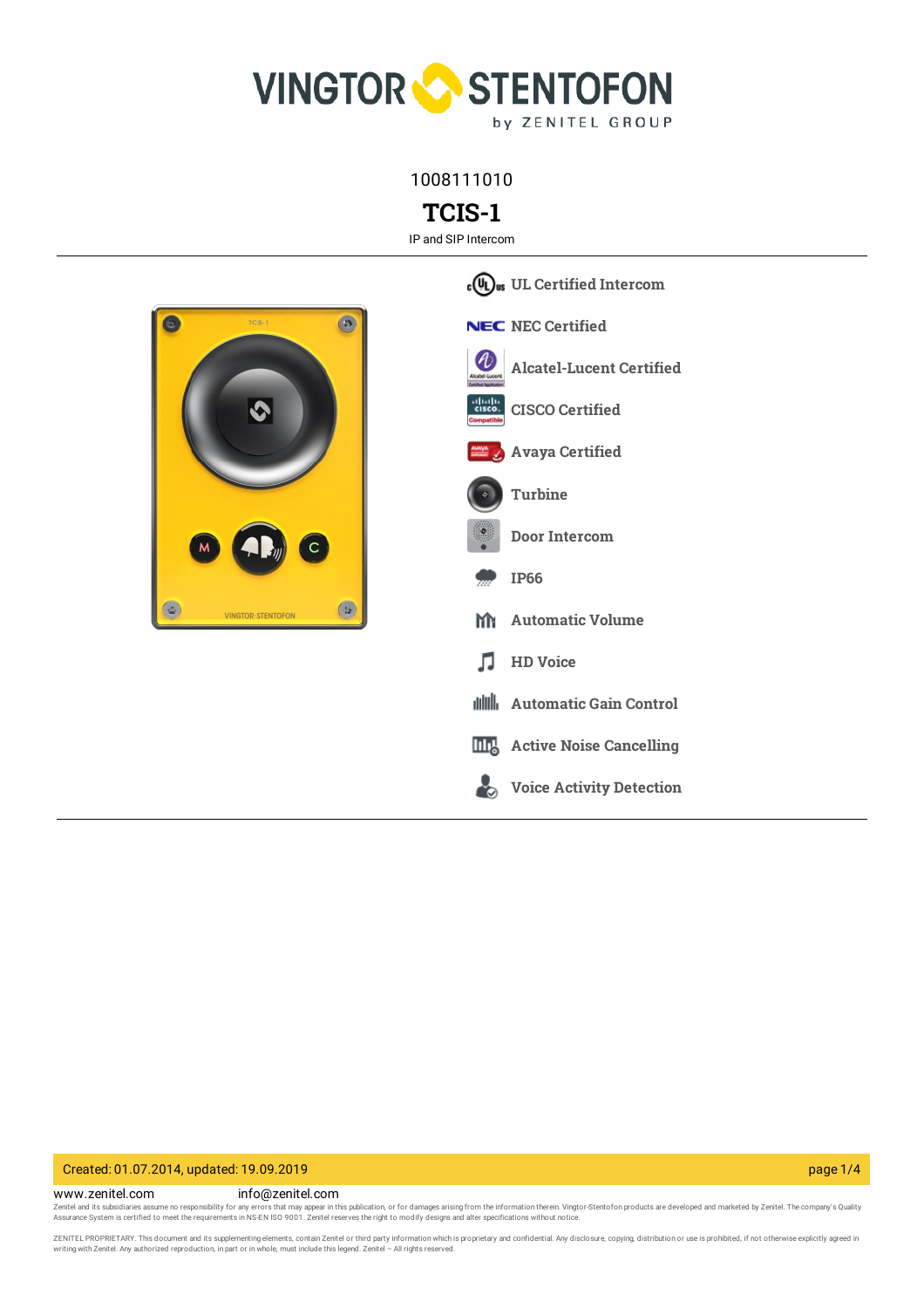# **DESCRIPTION**

- Industrial IP intercom
- Audio Presence crystal clear audio
- Amazing sound pressure levels when needed with automatic volume adjustment
- Background noise cancellation
- Dirt, dust and water resistant rating IP-66
- Built to last with robust die-cast aluminum frame rating IK 08
- Supports wide set of IP and networking standards
- Yellow thermoplastic front plate with one button plus M and C
- Ideal for Industrial Applications

All IP Intercom stations in the Vingtor-Stentofon Turbine series utilize the latest technology to create unparalleled audio quality. Some of the many features include: HD voice quality, Open Duplex, Active Noise Cancellation, MEMS microphone, a 10W Class D amplifier and our unique speaker grille design. These features, in conjunction with Vingtor-Stentofon's 65+ years of experience with acoustic technology are only a few of the many factors that contribute to our superior audio quality.

See also: additional documentation on [wiki.zenitel.com](https://wiki.zenitel.com/wiki/TCIS-1)

## **SPECIFICATIONS**

#### **AUDIO**

| Audio quality - percentage articulation loss of consonants<br>(Alcons) - at 70 dB                | $< 5\% *$                                                 |
|--------------------------------------------------------------------------------------------------|-----------------------------------------------------------|
| Audio quality - total harmonic distortion + noise, without<br>noise reduction (THD+N) - at 70 dB | $< 2\% *$                                                 |
| SPL rated power at 1m in open duplex                                                             | 95 dB *                                                   |
| SPL rated power at 1m in half duplex                                                             | 105 dB $*$                                                |
| SPL rated power at 1m in program distribution and<br>announcement                                | 105 dB *                                                  |
| Noise cancelling - suppression of musical noise                                                  | <b>YES</b>                                                |
| Noise cancelling - suppression of static noise                                                   | <b>YES</b>                                                |
| Noise cancelling - suppression of rapidly changing noise                                         | <b>YES</b>                                                |
| Codecs                                                                                           | G.711, G.722, G.729                                       |
| Frequency range, G.722 Codec                                                                     | 200 Hz - 7000 Hz                                          |
| Audio technology                                                                                 | Modes: Full open duplex, switched open duplex             |
|                                                                                                  | Adaptive jitter filter                                    |
|                                                                                                  | <b>Custom Ringing Tone</b>                                |
|                                                                                                  | Audio Mixing - Conversation and Group Call                |
|                                                                                                  | Sound Level Detection / scream alarm (only in AlphaCom)   |
|                                                                                                  | Automatic gain control (microphone)                       |
| Internal speaker amplifier                                                                       | 10 W class D                                              |
| Microphone technology                                                                            | Digital MEMS, omnidirectional microphone                  |
| Automatic Volume Control (AVC)                                                                   | Undistorted and clear audio                               |
| Acoustic Echo Cancellation (AEC)                                                                 | Prevents audio feedback even at high volumes (95dB)       |
| 10W Speaker                                                                                      | Matches 10W amp for distortion-free broadcast level sound |
|                                                                                                  | * Tested with Audio Precision SYS 2722 equipment          |
| <b>HARDWARE</b>                                                                                  |                                                           |
| Ethernet connector                                                                               | 1 x RJ 45                                                 |
| All other connectors                                                                             | Tool less, spring loaded, vibration proof terminals       |
| General inputs and outputs                                                                       | 6 (configurable)                                          |
| Outputs                                                                                          | 12mA as LED drivers                                       |

# Created: 01.07.2014, updated: 19.09.2019 page 2/4

# www.zenitel.com info@zenitel.com

Zenitel and its subsidiaries assume no responsibility for any errors that may appear in this publication, or for damages arising from the information therein. Vingtor-Stentofon products are developed and marketed by Zenite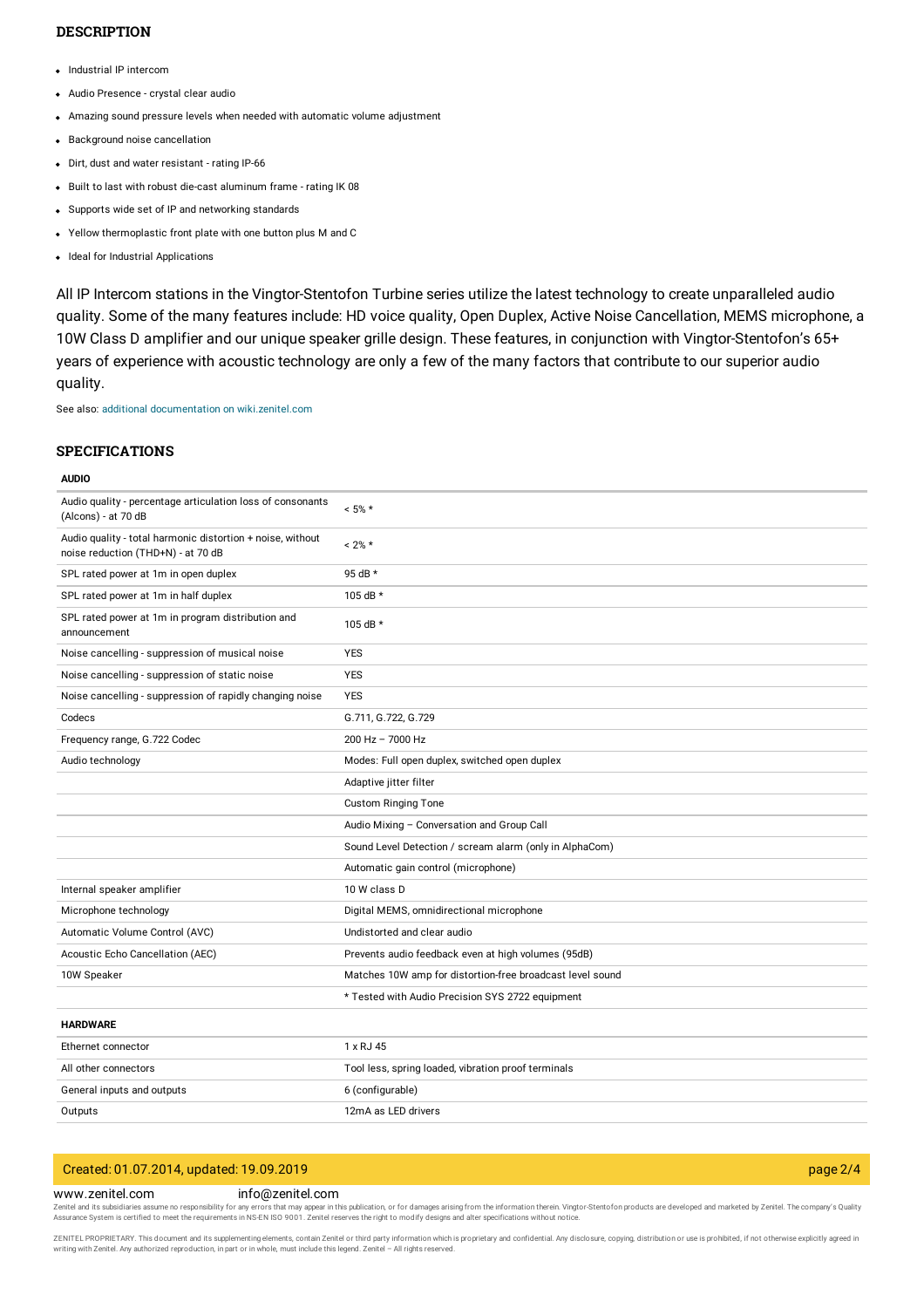#### **HARDWARE**

| Change-over relay (NO+NC+COM)                       | Max: 250VAC/220VDC, 2A, 60W                                                                                                                                                                                                                                                   |
|-----------------------------------------------------|-------------------------------------------------------------------------------------------------------------------------------------------------------------------------------------------------------------------------------------------------------------------------------|
| Power options                                       | PoE and or external power supply                                                                                                                                                                                                                                              |
| PoE (power over Ethernet)                           | IEEE 802.3af standard, Class 0 (0.44W to 12.95 W)                                                                                                                                                                                                                             |
| External power supply                               | 24 VDC (16 - 48 V)                                                                                                                                                                                                                                                            |
| Power consumtion                                    | Idle 1.8W, max 12W (depending on volume)                                                                                                                                                                                                                                      |
| Audio line out / Induction loop signal              | 600 Ohm                                                                                                                                                                                                                                                                       |
| Button backlight                                    | LED                                                                                                                                                                                                                                                                           |
| Call indication                                     | Icons/colors for hearing impaired                                                                                                                                                                                                                                             |
| <b>CONSTRUCTION</b>                                 |                                                                                                                                                                                                                                                                               |
| Dimensions (HxWxD)                                  | 180 x 120 x 73 mm / 7.1" x 4.7" x 2.9"                                                                                                                                                                                                                                        |
| Dimensions after flush mount                        | 180 x 120 x 24 mm / 7.1" x 4.7" x 0.9"                                                                                                                                                                                                                                        |
| Dimensions with on wall box                         | 180 x 120 x 86 mm / 7.1" x 4.7" x 3.4"                                                                                                                                                                                                                                        |
| Weight                                              | $0.8$ kg / 1.8 lbs                                                                                                                                                                                                                                                            |
| Faceplate material                                  | 3 mm / 0.12" PMMA, colour printed on back side                                                                                                                                                                                                                                |
| Base / frame material                               | 3 mm / 0.12" Aluminum alloy - A413.0, AlSi12Fe, painted                                                                                                                                                                                                                       |
| Electronics cover material                          | Polycarbonate (translucent)                                                                                                                                                                                                                                                   |
| Gasket material                                     | Silicone rubber                                                                                                                                                                                                                                                               |
| Fastening bracket material                          | <b>SECC Steel</b>                                                                                                                                                                                                                                                             |
| <b>Button material</b>                              | 3 mm / 0.12" Polycarbonate (transparent)                                                                                                                                                                                                                                      |
| Button travel length                                | 1.25 mm                                                                                                                                                                                                                                                                       |
| Button activation force                             | 350 gf                                                                                                                                                                                                                                                                        |
| Button push-cycles before failure                   | 300 000                                                                                                                                                                                                                                                                       |
| Loudspeaker poke protection, small diameter objects | Stainless steel mesh, acoustically transparent                                                                                                                                                                                                                                |
| Loudspeaker poke protection, large diameter object  | 3D cast aluminum speaker grille                                                                                                                                                                                                                                               |
| Anechoic Design                                     | Open flow anechoic design eliminates "standing waves"                                                                                                                                                                                                                         |
|                                                     |                                                                                                                                                                                                                                                                               |
| <b>NETWORKING AND PROTOCOLS</b>                     |                                                                                                                                                                                                                                                                               |
| Protocols                                           | IPv4 (with DiffServ), SIP, TCP, UDP, HTTPS, TFTP, RTP, SRTP, DHCP, SNMP, Vingtor-Stentofon CCoIP®, NTP                                                                                                                                                                        |
| LAN protocols                                       | Power over Ethernet (IEEE 802.3 a-f) Network Access Control (IEEE 802.1x)                                                                                                                                                                                                     |
| Management and operation                            | HTTP/HTTPS (Web configuration) DHCP and static IP. Remote automatic software upgrade. Centralized<br>monitoring.                                                                                                                                                              |
| Advanced supervision functions                      | E.g. network test, tone test, status reports                                                                                                                                                                                                                                  |
| SIP Support                                         | RFC 3261 (SIP base standard) RFC 3515 (SIP refer) RFC 2976 (SIP info), SIP using TLS, RFC 5630 SIPS URI<br>scheme                                                                                                                                                             |
| <b>DTMF Support</b>                                 | RFC 2833, 2976 (SIP info)                                                                                                                                                                                                                                                     |
| <b>ENVIRONMENT AND COMPLIANCES</b>                  |                                                                                                                                                                                                                                                                               |
| IP rating                                           | IP-66, tested according to EN 60529 (applies when mounted in TA-1 back box)                                                                                                                                                                                                   |
| IK rating                                           | IK 08, tested according to EN 62262                                                                                                                                                                                                                                           |
| Operating temperature range                         | -40° to 70° C                                                                                                                                                                                                                                                                 |
| Storage temperature range                           | -40° to 70° C                                                                                                                                                                                                                                                                 |
| Realtive humidity                                   | < 95% not condensing                                                                                                                                                                                                                                                          |
| Corrosion                                           | Salty mist, tested according to EN60945                                                                                                                                                                                                                                       |
| Vibration                                           | Tested according to EN60945                                                                                                                                                                                                                                                   |
| UV-resistant                                        | <b>YES</b>                                                                                                                                                                                                                                                                    |
| EMC                                                 | CE and FCC Part 15 EN 50121-3-2 Railway application EN 50121-4 Railway application UN Regulation 10, revision<br>$4 +$ Corr. 1 + Amend. 1                                                                                                                                     |
| Compliances                                         | IEC/EN 60945 Marine equipment IEC/EN61000-6-1 and IEC/EN61000-6-3 (light industry) IEC/EN 50155 Railway<br>application * IEC/EN 50486 Equipment for use in audio video door-entry systems * With additional conformal<br>coating Requires use of EN 50155 approved PoE switch |
| Certificates                                        | UL 60950-1, cUL 60950-1, CB to IEC 60950-1                                                                                                                                                                                                                                    |
| <b>OTHER SPECIFICATIONS</b>                         |                                                                                                                                                                                                                                                                               |

| Created: 01.07.2014, updated: 19.09.2019 |                  | page $3/4$ |
|------------------------------------------|------------------|------------|
| www.zenitel.com                          | info@zenitel.com |            |

**WWW.Zenitel.com**<br>Zenitel and its subsidiaries assume no responsibility for any errors that may appear in this publication, or for damages arising from the information therein. Vingtor-Stentofon products are developed and